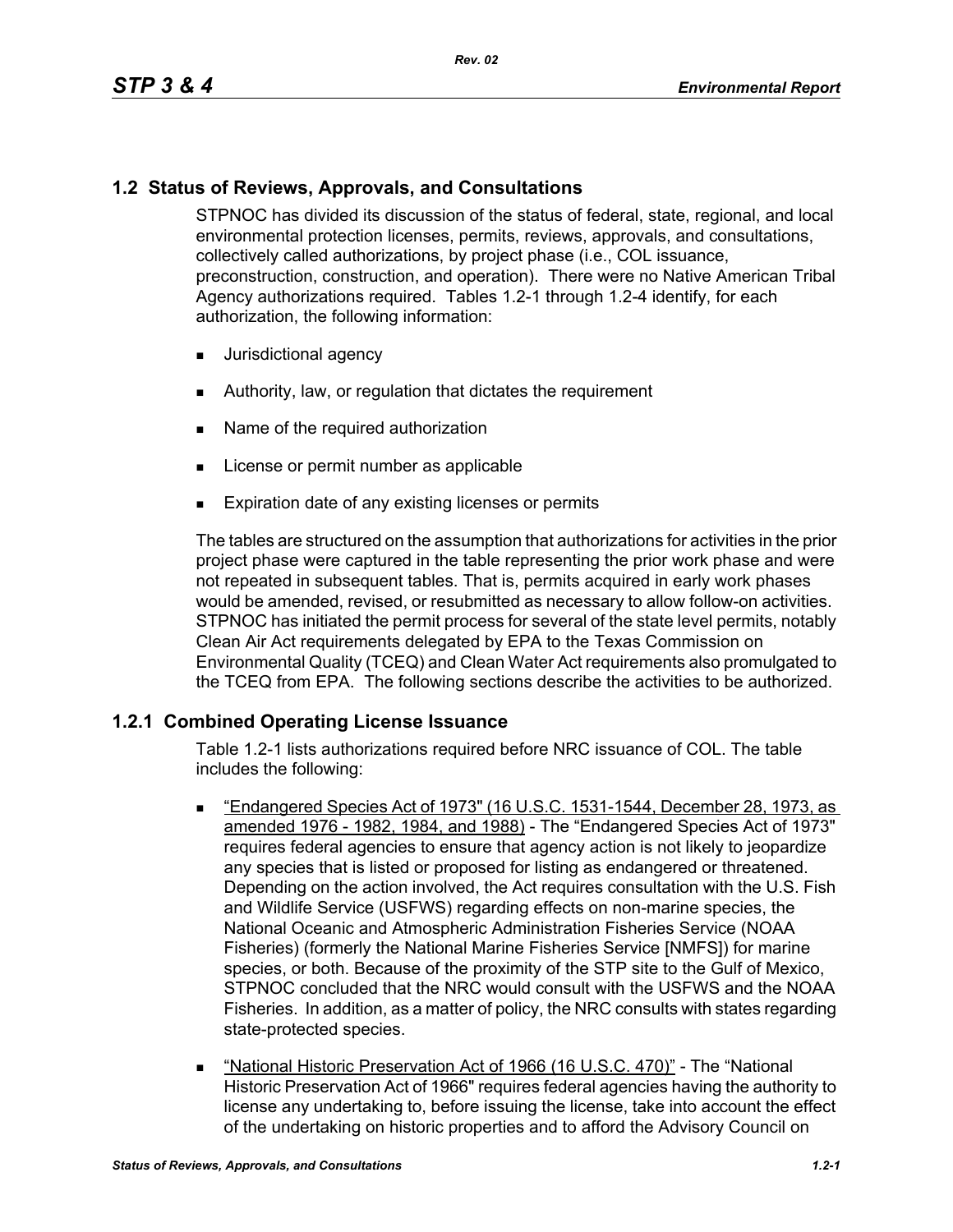Historic Preservation an opportunity to comment on the undertaking. Council regulations provide for establishing an agreement with any State Historic Preservation Officer (SHPO) to substitute state review for Council review (36 CFR 800). STPNOC anticipates that the NRC will consult with the Texas SHPO.

- "The Federal Coastal Zone Management Act of 1972" (16USC1451-1456) "The Federal Coastal Zone Management Act" imposes requirements on applicants for a federal license to conduct an activity that could affect a state's coastal zone. The Act requires the applicant to certify to the licensing agency that the proposed activity would be consistent with the state's federally approved coastal zone management program. STPNOC will certify to the NRC that the proposed projectis consistent with Texas' federally approved Coastal Zone Management Plan. STPNOC anticipates that Texas will concur with this certification. STPNOC certified the proposed project is consistent with the goals and policies of Texas' federally approved Coastal Management Plan on April 22, 2008. The Coastal Coordination Council concurred that the project was consistent with the goals and policies of the Texas Coastal Management Plan on June 9, 2008.
- "Clean Water Act" (33 U.S.C. 1251, et seq.) The Federal Water Pollution Control Act of 1948, also known as the Clean Water Act, Section 401, requires applicants for a federal license, if conducting an activity that might result in a discharge into navigable waters, to provide the licensing agency a certification from the state that the discharge will comply with applicable Clean Water Act requirements (33 U.S.C. 1341). STPNOC may consult with the TCEQ to secure any required certifications.

### **1.2.2 Preconstruction Activities**

Preconstruction activities may commence before issuance of a Limited Work Authorization (LWA) or COL. Pursuant to 10 CFR 50.10(c), "No person may begin the construction of a production or utilization facility on a site on which the facility is to be operated until that person has been issued either a construction permit under this part, a combined license under part 52 of this chapter, an ESP authorizing the activities under paragraph (d) of this section, or a LWA under paragraph (d) of this section." Activities that are considered construction are defined by 10 CFR 50.10(a)(1), whereas activities that do not constitute construction are defined by 10 CFR 50.10(a)(2). Activities not defined as construction may be conducted without prior NRC authorization.

As previously noted, COL applicants may begin certain preconstruction activities before issuance of a COL or LWA, including the following:

- **Preconstruction planning and exploration activities will include such site activities** as soil boring/sampling, installing monitoring wells, or installation of additional geophysical borings as defined in 10 CFR 50.10(a)(2) and the removal and/or relocation of existing facilities in the new plant footprint.
- Site preparation activities will include installation of temporary facilities, construction support facilities, service facilities, utilities, docking and unloading facilities, excavations for facility structures and foundations, and construction of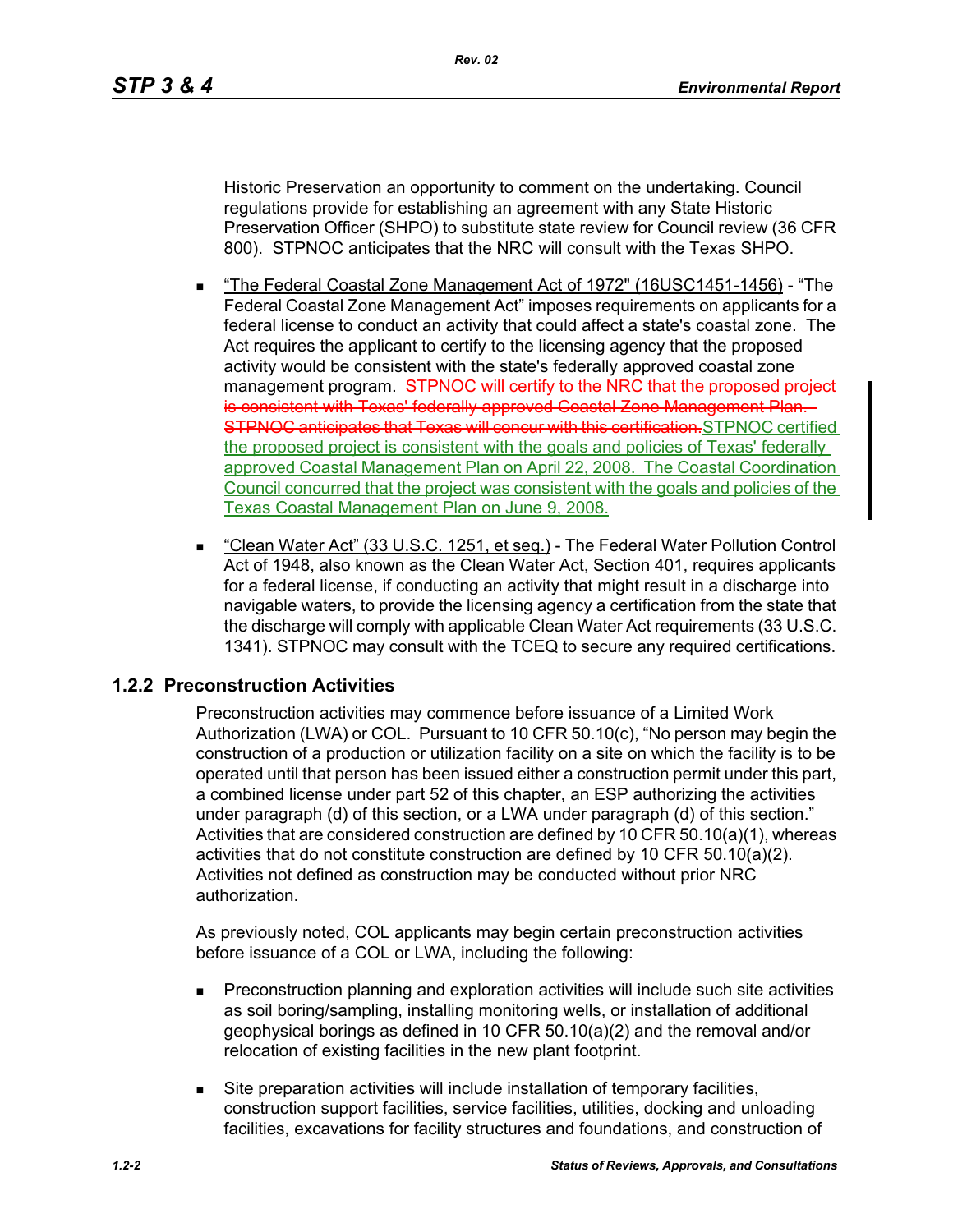structures, systems, or components (SSCs) that do not constitute construction as defined by 10 CFR 50.10(a)(1).

Table 1.2-2 identifies authorizations required before initiation of preconstruction activities.

# **1.2.3 Construction Activities**

In accordance with 10 CFR 50.10(d)(1), "Any person to whom the Commission may otherwise issue either a license or permit under Sections 103, 104.b, or 185 of the Act for the facility of the type specified in  $\S$  50.21(b)(2),  $\S$  50.22, or a testing facility, may request an LWA allowing that person to perform the driving of piles, subsurface preparation, placement of backfill, concrete, or permanent retaining walls within an excavation, installation of the foundation, including placement of concrete, any or which are for systems, structures, or components (SSC) of the facility for which either a construction permit or combined license is otherwise required under paragraph (c) of this section."

STPNOC may seek NRC issuance of an LWA pursuant to 10 CFR 50.10(d) and seek the necessary authorizations required to perform construction activities defined under 10 CFR 50.10(a)(1).

Table 1.2-3 lists authorizations required before construction activities begin. STPNOC will not initiate these activities before obtaining an LWA or COL.

# **1.2.4 Operation**

Table 1.2-4 lists authorizations required prior to the start of operation.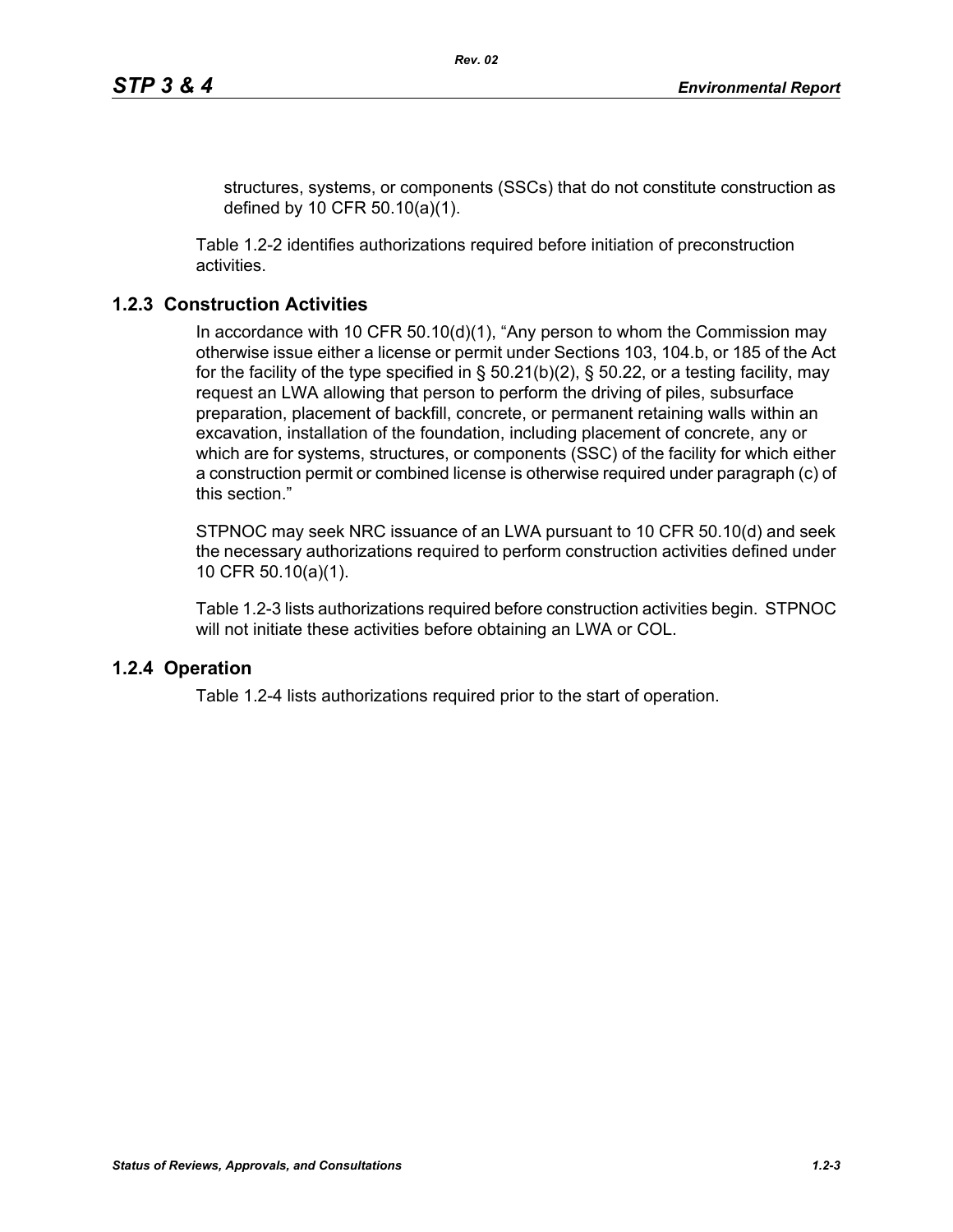| <b>Item</b> | <b>Agency</b>                                     | <b>Authority</b>                                                                                                                                                                   | Requirement                                                                                             | <b>Activity Covered</b>                                                                                                                                                                                                                                                                        | <b>Permit Issued or</b><br>Authorization<br><b>Obtained/Status</b>                                                                 |
|-------------|---------------------------------------------------|------------------------------------------------------------------------------------------------------------------------------------------------------------------------------------|---------------------------------------------------------------------------------------------------------|------------------------------------------------------------------------------------------------------------------------------------------------------------------------------------------------------------------------------------------------------------------------------------------------|------------------------------------------------------------------------------------------------------------------------------------|
| 1.1         | <b>USFWS</b>                                      | Endangered Species Act of 1973                                                                                                                                                     | Consultation regarding<br>potential to adversely<br>impact protected<br>species (non-marine<br>species) | Concurrence with no adverse impact or<br>consultation on appropriate mitigation<br>measures<br><b>Triggering Activity:</b><br>Cannot modify habitat of endangered or<br>threatened species without authorization<br>from USFWS, including clearing of<br>vegetation or earth-moving activities | Complete. NRC will<br>need formal<br>consultation with<br><b>USFWS</b>                                                             |
| 1.2         | <b>NOAA</b><br><b>Fisheries</b>                   | Endangered Species Act of 1973                                                                                                                                                     | Consultation regarding<br>potential to adversely<br>impact protected<br>marine species                  | Concurrence with no adverse impact or<br>consultation on appropriate mitigation<br>measures                                                                                                                                                                                                    | Complete                                                                                                                           |
| 1.3         | <b>Texas</b><br>Historical<br>Commission<br>(THC) | National Historic Preservation Act,<br>(36 Code of Federal Regulations<br>(CFR) 800), Texas Historical<br><b>Commission Texas Administrative</b><br>Code (T.A.C.) Title 13, Part 2 | Consultation regarding<br>potential to adversely<br>affect historic resources                           | Confirm site construction or operation<br>would not affect protected historic<br>resources<br><b>Triggering Activity:</b><br>Authorization must be obtained before<br>excavation or soil disturbance in area<br>where historic resources are located.                                          | Complete                                                                                                                           |
| 1.4         | NOAA,<br>Coastal<br>Coordination<br>Council (CCC) | Coastal Zone Management Act,<br>Texas Coastal Management Plan<br>implemented through CCC                                                                                           | Consistency review                                                                                      | NRC license, any individual Section 404<br>permit and associated Section 401<br>certification.                                                                                                                                                                                                 | To be submitted after<br><b>COL</b><br>applicationComplete                                                                         |
| 1.5         | <b>TCEQ</b>                                       | Federal Clean Water Act (FCWA)<br>(33 United States Code (U.S.C.)<br>1251 et seq.). T.A.C. Title 30, Part<br>1, Chapter 307, 308                                                   | Section 401<br>Certification                                                                            | Compliance with water quality standards.<br>Any additional TCEQ requirements will<br>be incorporated into individual Section<br>404 permit.                                                                                                                                                    | Contingent on<br>USACE (U.S. Army<br>Corps of Engineers)<br>concurrence with<br>current wetland<br>delineation<br>(44/200710/2008) |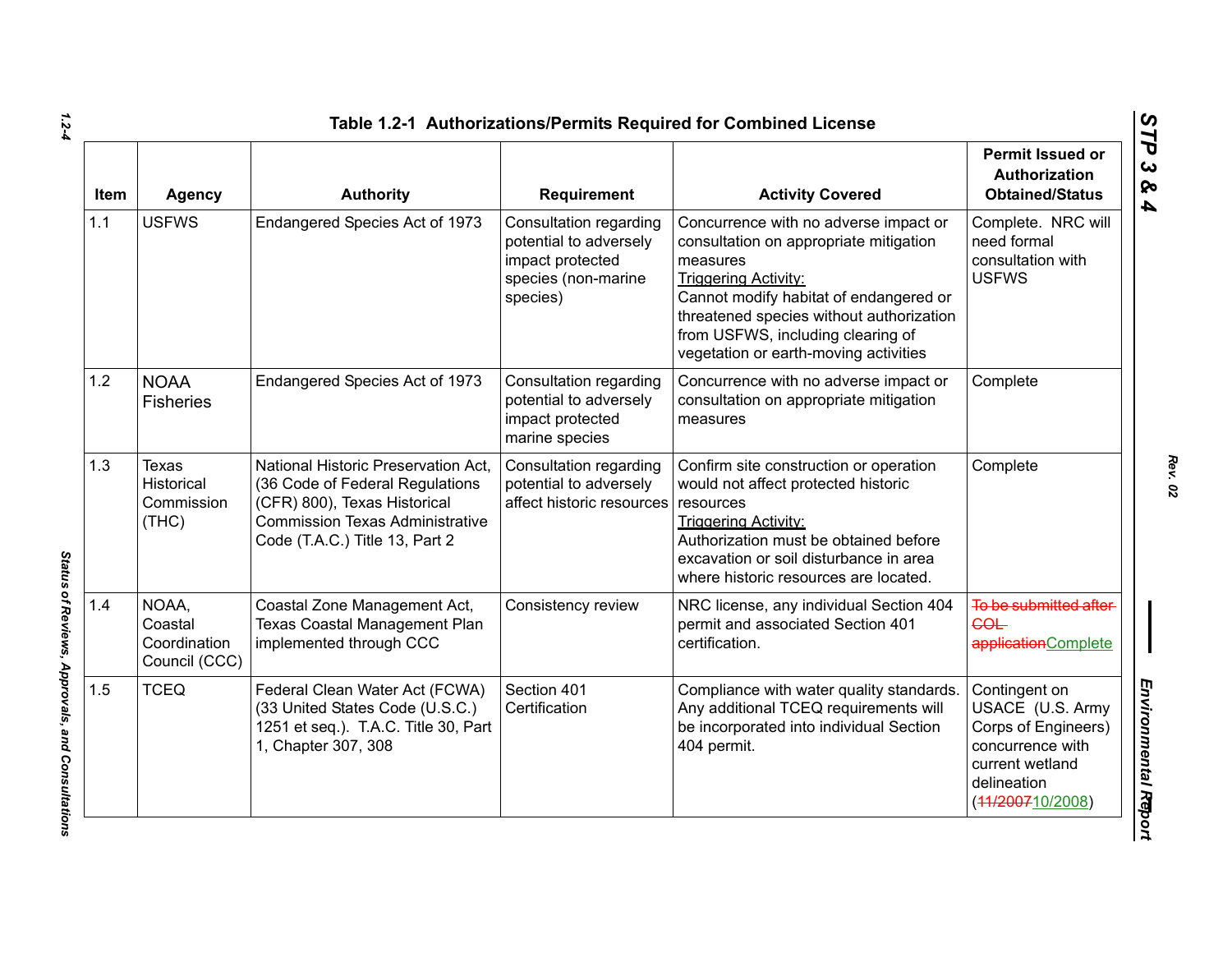| <b>DOE</b><br>Spent Fuel Contract<br>2008<br>Nuclear Waste Policy Act (42<br>DOE's Standard Contract for disposal of<br>U.S.C 10101 et seq.) and 10 CFR<br>spent nuclear fuel contained in 10 CFR<br>Part 961<br>Part 961 is being modified by the<br>Department. The Nuclear Energy<br>Institute (NEI) is actively engaged with | 1.6<br>DOE in revising the language in the |
|----------------------------------------------------------------------------------------------------------------------------------------------------------------------------------------------------------------------------------------------------------------------------------------------------------------------------------|--------------------------------------------|
| Standard Contract. It is expected that<br>this revision will be completed and the<br>Standard Contract will be entered into by<br>the end of 2008.                                                                                                                                                                               |                                            |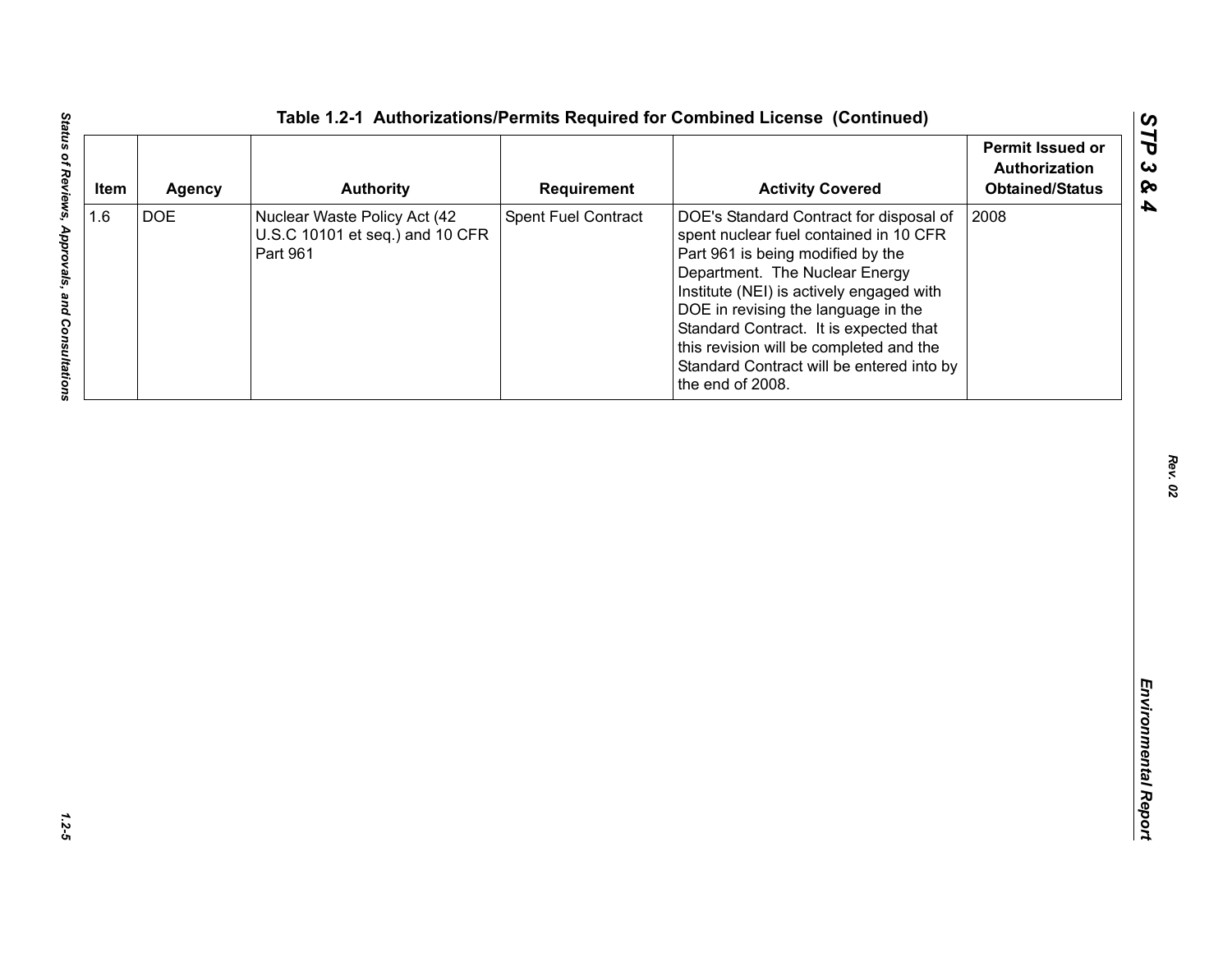| Item | <b>Agency</b>                                              | <b>Authority</b>                                                                                                  | <b>Requirement</b>                                                                           | <b>Activity Covered</b>                                                                                                                                   | <b>Permit Issued or</b><br><b>Authorization</b><br><b>Obtained/Status</b>                            |
|------|------------------------------------------------------------|-------------------------------------------------------------------------------------------------------------------|----------------------------------------------------------------------------------------------|-----------------------------------------------------------------------------------------------------------------------------------------------------------|------------------------------------------------------------------------------------------------------|
| 2.1  | <b>USACE</b>                                               | FCWA, Section 404, 33 CFR 323                                                                                     | Section 404 Permit                                                                           | Disturbance or crossing wetland areas or<br>navigable waters                                                                                              | Contingent on<br><b>USACE concurrence</b><br>with current wetland<br>delineation<br>(44/200710/2008) |
| 2.2  | <b>USACE</b>                                               | FCWA, Section 404, 33 CFR 323                                                                                     | Dredge and Fill<br>Discharge Permit                                                          | Maintenance dredging of intake structure<br>on Colorado River<br>(Covered under current permit No. 14848<br>Exp. Date: 12/31/2009)                        | Not applicable                                                                                       |
| 2.3  | <b>USACE</b>                                               | <b>Rivers and Harbors Act</b>                                                                                     | Section 10 Permit                                                                            | Maintenance dredging of barge slip<br>(Covered under current permit No.<br>10570 Exp. Date: 12/31/2014)                                                   | Not applicable                                                                                       |
| 2.4  | <b>United States</b><br>Department of<br>Transportation    | 49 Code of FR 107, Subpart G<br><b>Registration for Hazardous</b><br><b>Materials Transportation</b>              | Certificate of<br>Registration                                                               | Renew existing two-year registration for<br>transportation of hazardous<br>(Covered under current permit No.<br>061506 551 0960P Exp. Date:<br>6/30/2008) | Not applicable                                                                                       |
| 2.5  | <b>USFWS</b>                                               | Migratory Bird Treaty Act, 50<br><b>CFR 21</b>                                                                    | Compliance with<br>requirements of Act                                                       | Adverse impacts on protected species<br>and/or their nests. To be performed<br>concurrently with item 1.1                                                 | Complete. NRC will<br>need formal<br>consultation with<br><b>USFWS</b>                               |
| 2.6  | Federal<br>Aviation<br>Administration                      | 14 CFR 77                                                                                                         | <b>Construction Notice</b>                                                                   | Notice of erection of structures (>200 feet<br>high) potentially impacting air navigation                                                                 | 12/20102011                                                                                          |
| 2.7  | <b>Texas Parks</b><br>and Wildlife<br>Department<br>(TPWD) | Resource Protection (T.A.C. Title<br>31, Part 2, Chapter 69) Wildlife<br>(T.A.C. Title 31, Part 2,<br>Chapter 65) | Consultation regarding<br>potential to adversely<br>impact state listed<br>protected species | Adverse impacts on state listed protected<br>species and/or their habitat. To be<br>performed concurrently with item 1.1                                  | Awaiting response<br>from TPWD                                                                       |

*1.2-6*

Status of Reviews, Approvals, and Consultations *Status of Reviews, Approvals, and Consultations*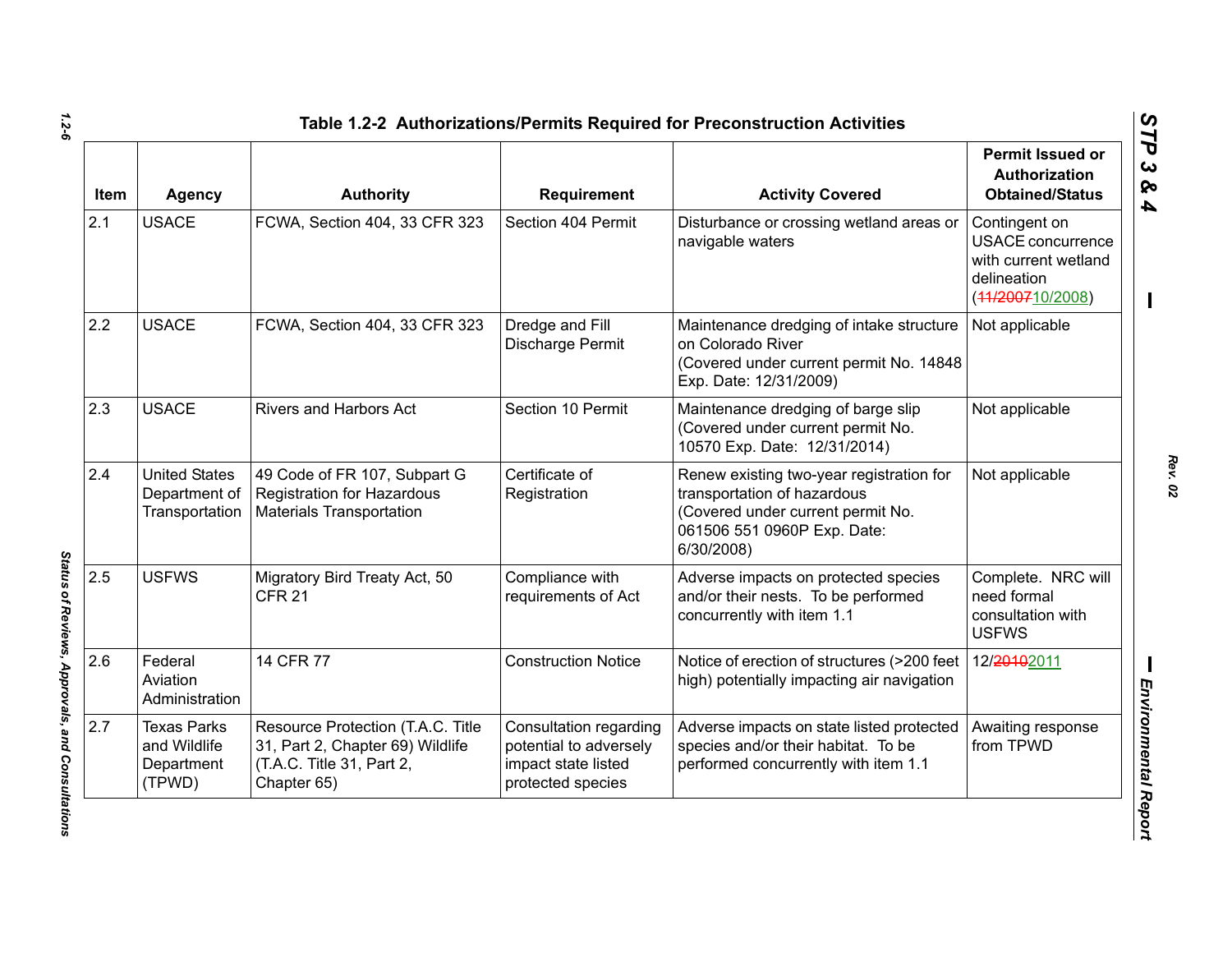| Item | <b>Agency</b>                                             | <b>Authority</b>                                                                                                                | <b>Requirement</b>                                                                                         | <b>Activity Covered</b>                                                                                                                                                                                                                                                                                             | <b>Permit Issued or</b><br>Authorization<br><b>Obtained/Status</b> |
|------|-----------------------------------------------------------|---------------------------------------------------------------------------------------------------------------------------------|------------------------------------------------------------------------------------------------------------|---------------------------------------------------------------------------------------------------------------------------------------------------------------------------------------------------------------------------------------------------------------------------------------------------------------------|--------------------------------------------------------------------|
| 2.8  | <b>TCEQ</b>                                               | Federal Clean Air Act (FCAA),<br>General Air Quality Rules (T.A.C.<br>Title 30, Part 1, Chapter 101, 111,<br>116)               | <b>Air Quality Construction</b><br>Permit                                                                  | Construction of air emission sources -<br>diesel combustion generator, diesel<br>generators, vents and other air sources<br>regulated by TCEQ<br><b>Triggering Activity:</b><br>Permit must be obtained before<br>excavation for or construction of<br>foundation or footings supporting air<br>emitting facilities | Complete                                                           |
| 2.9  | <b>TCEQ</b>                                               | FCAA, General Air Quality Rules<br>(T.A.C. Title 30, Part 1, Chapter<br>101, 111, 116)                                          | <b>Air Quality Construction</b><br>Permit                                                                  | Construction air emission sources:<br>Concrete batch plant (CBP)<br>Sand blast facility and surfacing coating<br>facility<br><b>Triggering Activity:</b><br>Authorization must be obtained before<br>excavation for or construction of<br>foundation or footings supporting air<br>emitting facilities              | 12/20092010<br>(Obtained by<br>Constructor)                        |
| 2.10 | Texas<br>Department of<br><b>State Health</b><br>Services | FCAA, 40 CFR Part 61, Subpart<br>M, Texas Asbestos Health<br>Protection (T.A.C. Title 25, Part 1,<br>Chapter 295, Subchapter C) | Notice of intent for<br>asbestos renovation,<br>encapsulation, or<br>demolition                            | Building demolition or renovation<br>activities and asbestos abatement<br>projects                                                                                                                                                                                                                                  | As required                                                        |
| 2.11 | <b>TCEQ</b>                                               | FCWA, Texas Water Code (TWC)<br>Chapter 26; T.A.C. Title 30,<br>Part 1, Chapter 205, 279, 307, 308                              | Revision of existing<br><b>Texas Pollutant</b><br><b>Discharge Elimination</b><br>System (TPDES)<br>Permit | Regulates discharge of pollutants to<br>surface water<br><b>Triggering Activity:</b><br>Amended TPDES permit must be issued<br>prior to excavation for or construction of<br>foundation or footings to support<br>wastewater treatment plant components<br>for expanded capacity.                                   | 12/20082009                                                        |

 $1.2 - 7$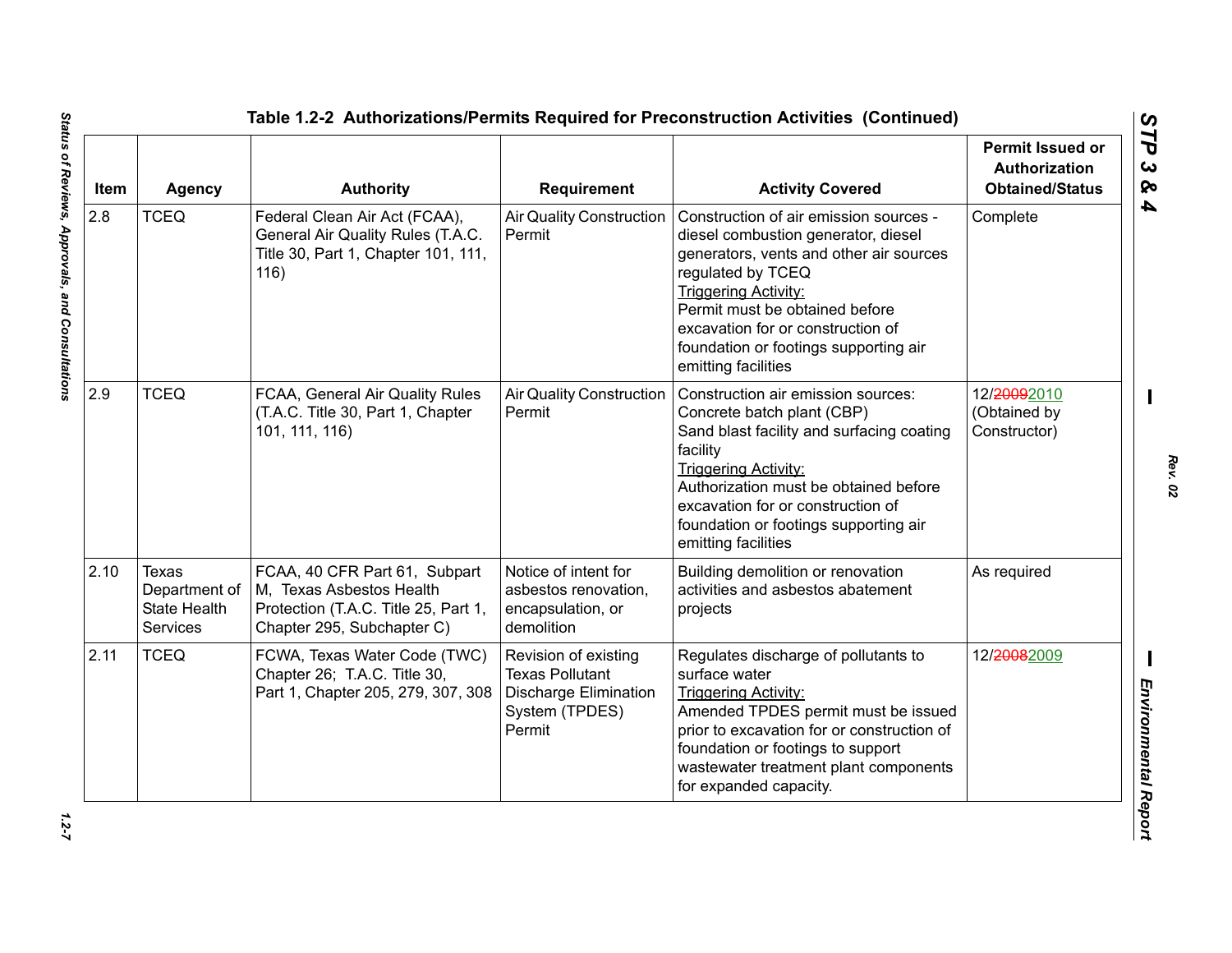| <b>Item</b> | <b>Agency</b>                                                                      | <b>Authority</b>                               | Requirement                                                                                                      | <b>Activity Covered</b>                                                                                                                                                                                                                                                                                                                                                | <b>Permit Issued or</b><br>Authorization<br><b>Obtained/Status</b> |
|-------------|------------------------------------------------------------------------------------|------------------------------------------------|------------------------------------------------------------------------------------------------------------------|------------------------------------------------------------------------------------------------------------------------------------------------------------------------------------------------------------------------------------------------------------------------------------------------------------------------------------------------------------------------|--------------------------------------------------------------------|
| 2.12        | <b>TCEQ</b>                                                                        | FCWA, TWC Chapter 26                           | <b>General Permit for</b><br><b>Storm Water</b><br><b>Discharges Associated</b><br>With Construction<br>Activity | Discharge storm water from site during<br>construction<br><b>Triggering Activity:</b><br>Authorization must be obtained prior to<br>exposure of soils from activities such as<br>clearing, grading and excavating.                                                                                                                                                     | 12/20082009<br>(Obtained by<br>Constructor)                        |
| 2.13        | <b>TCEQ</b>                                                                        | T.A.C. Title 30, Part 1, Chapter<br>290        | TCEQ approval of<br>modification of public<br>water system                                                       | Modify treatment, storage, distribution of<br>potable water system as needed for<br>expansion<br>Approval of plans and specifications or<br>TCEQ determination that approval is not<br>required must occur before construction<br>commences on any new or expanded<br>component of water system, including<br>water well, storage, treatment or<br>distribution lines. | 12/20082009                                                        |
| 2.14        | <b>Coastal Plains</b><br>Groundwater<br>Conservation<br><b>District</b><br>(CPGCD) | Rules of the CPGCD, Chapter 3,<br>Subchapter A | Groundwater Well<br>Permit                                                                                       | New groundwater well installation and<br>operation                                                                                                                                                                                                                                                                                                                     | 12/20082009                                                        |
| 2.15        | <b>TCEQ</b>                                                                        | FCWA, TWC, Ch. 26                              | <b>TPDES General Permit</b>                                                                                      | Discharge of uncontaminated<br>groundwater encountered during<br>construction will be included in TPDES<br>General Permit for construction activities                                                                                                                                                                                                                  | 12/20092010<br>(Obtained by<br>Constructor)                        |
| 2.16        | <b>CPGCD</b>                                                                       | Rules of the CPGCD, Chapter 8                  | Capping and plugging<br>of groundwater wells                                                                     | Capping and plugging of monitoring wells<br>at completion of subsurface investigation                                                                                                                                                                                                                                                                                  | 12/20082009                                                        |
| 2.17        | <b>TCEQ</b>                                                                        | T.A.C. Title 30, Part 1,<br>Chapter 334        | <b>Certificate of Annual</b><br><b>Tank Registration</b>                                                         | All underground storage tanks that are in<br>use or capable of being used for<br>petroleum products and certain<br>chemicals                                                                                                                                                                                                                                           | If required                                                        |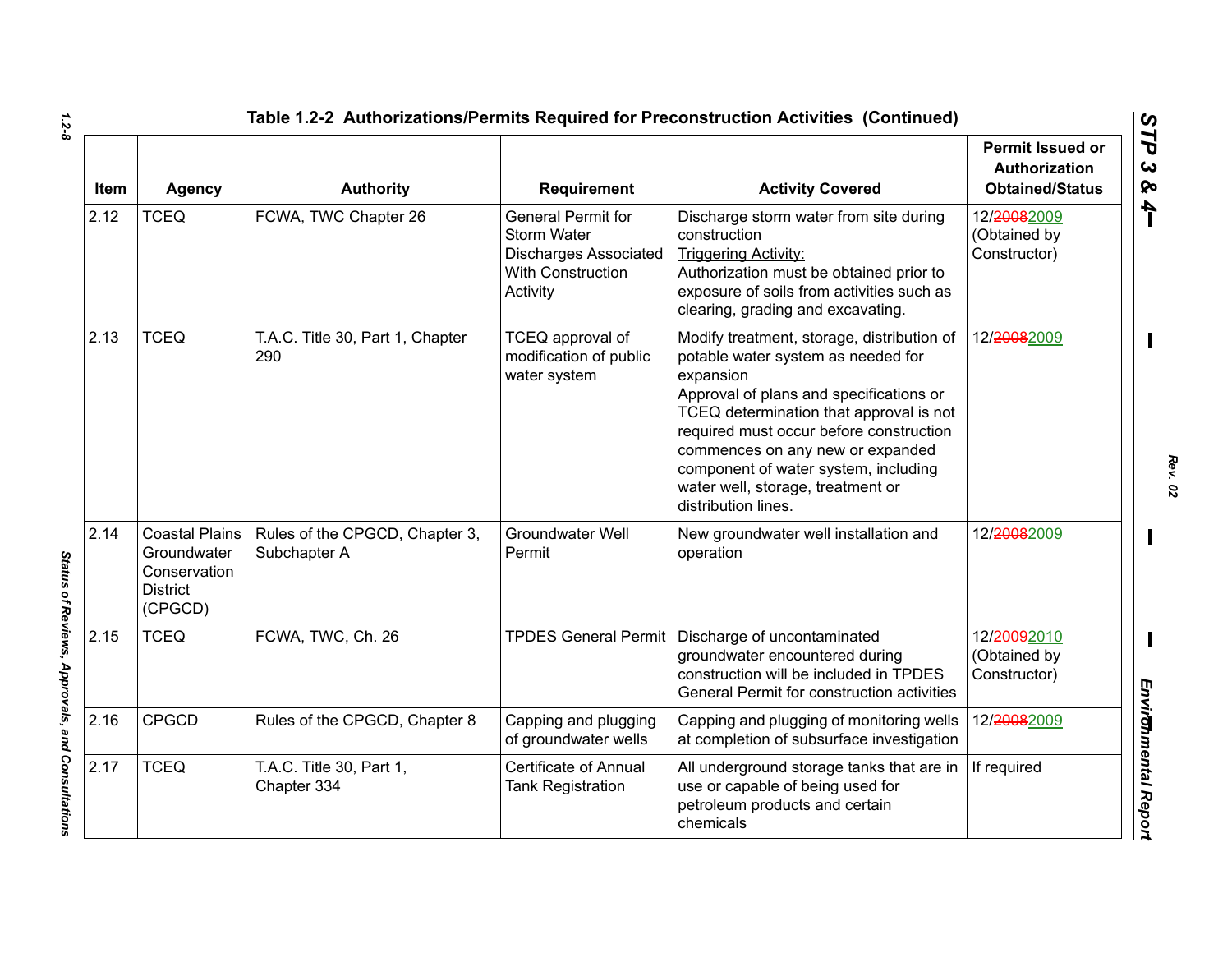| Item | Agency              | <b>Authority</b>                                               | Requirement                                                   | <b>Activity Covered</b>                                                                                                                                                                | <b>Permit Issued or</b><br>Authorization<br><b>Obtained/Status</b> |
|------|---------------------|----------------------------------------------------------------|---------------------------------------------------------------|----------------------------------------------------------------------------------------------------------------------------------------------------------------------------------------|--------------------------------------------------------------------|
| 2.18 | <b>TCEQ</b>         | T.A.C. Title 30, Part 1,<br>Chapter 335                        | Notice of Registration                                        | Onsite disposal of Class III industrial solid<br>waste consisting of earth and earth-like<br>products, concrete, rock, bricks, and land<br>clearing debris<br>(Registration No. 30651) | 12/20082009                                                        |
| 2.19 | <b>TCEQ</b>         | T.A.C. Title 30, Part 1,<br>Chapter 335                        | Notice of Registration                                        | Offsite disposal of industrial solid wastes<br>(Registration No. 30651)                                                                                                                | 12/20082009                                                        |
| 2.20 | <b>TCEQ</b>         | T.A.C. Title 30, Part 1,<br>Chapter 295, 297                   | <b>Water Rights</b>                                           | Use of additional makeup water from<br>Colorado River (Covered under existing<br>water rights:<br>(Registration No. 14-5437)                                                           | Not Applicable                                                     |
| 2.21 | <b>TCEQ</b>         | T.A.C. Title 30, Part 1,<br>Chapter 350                        | <b>Texas Risk Reduction</b><br>Program                        | Relocation of hazardous waste<br>accumulation area                                                                                                                                     | If required                                                        |
| 2.22 | <b>TCEQ</b>         | T.A.C. Title 30, Part 1, Chapter<br>321; FCWA; TWC, Chapter 26 | Notice of Registration                                        | Relocation of existing pond related to car<br>wash and vehicle washdown                                                                                                                | 12/08                                                              |
| 2.23 | Matagorda<br>County | Flood Plain Management Plan C<br>Zone Requirements             | <b>Land Disturbing Activity</b><br>and Construction<br>Permit | Land disturbing activities within the<br>boundaries of Matagorda County<br>including new construction and<br>renovation of buildings                                                   | 12/20082009<br>(Obtained by<br>Constructor)                        |
| 2.24 | <b>NRC</b>          | 10 CFR 30                                                      | <b>Byproduct license</b>                                      | Approval to possess special nuclear<br>material (SNM)                                                                                                                                  | If required                                                        |
| 2.25 | <b>NRC</b>          | 10 CFR 70                                                      | Special Nuclear<br><b>Materials License</b>                   | Approval to possess fuel                                                                                                                                                               | If required                                                        |

 $1.2 - 9$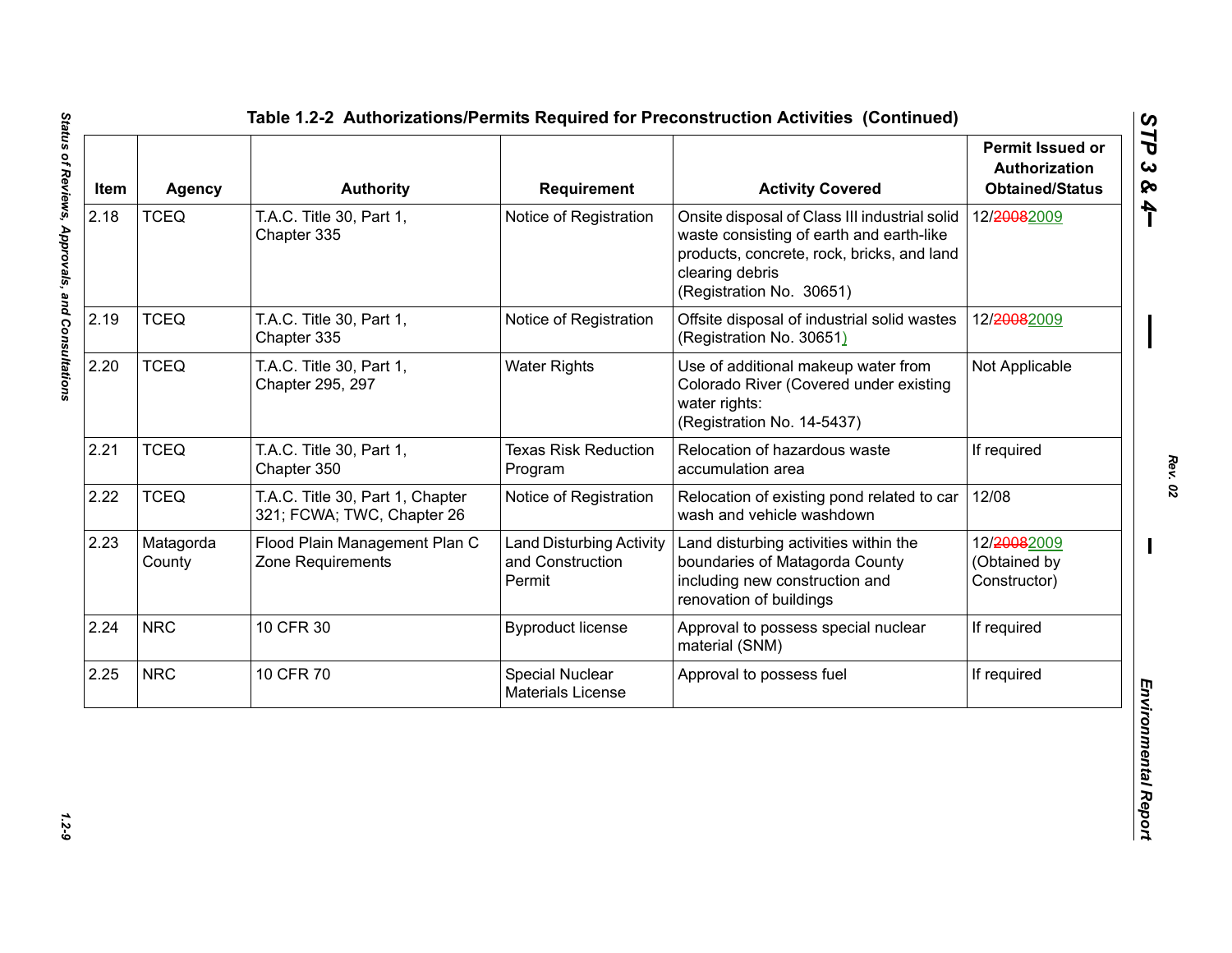| Item | <b>Agency</b> | <b>Authority</b>                                                                                                                 | Requirement                                                                              | <b>Activity Covered</b>                                                                                                                                                                                                      | Permit Issued or<br><b>Authorization</b><br><b>Obtained/Status</b> |
|------|---------------|----------------------------------------------------------------------------------------------------------------------------------|------------------------------------------------------------------------------------------|------------------------------------------------------------------------------------------------------------------------------------------------------------------------------------------------------------------------------|--------------------------------------------------------------------|
| 2.26 | <b>TCEQ</b>   | T.A.C. Title 30, Part 1,<br>Chapter 312                                                                                          | Revision of existing<br>onsite sludge disposal<br>permit                                 | Possible need to relocate and/or expand<br>area for land application of sewage<br>sludge<br><b>Triggering Activity:</b><br>Permit amendment must be issued prior<br>to first application of sewage sludge at<br>new location | 8/2008 Permit<br>Expires. No<br>Renewal Required.                  |
| 2.27 | <b>TCEQ</b>   | Federal Clean Water Act (FCWA)<br>(33 United States Code (U.S.C.)<br>1251 et seq.). T.A.C. Title 30, Part<br>1, Chapter 307, 308 | Section 401<br>Certification                                                             | Compliance with water quality standards<br>Any additional TCEQ requirements will<br>be incorporated into individual Section<br>404 permit.                                                                                   | See Item 2.1                                                       |
| 2.28 | <b>TCEQ</b>   | T.A.C. Title 30, Part 1,<br>Chapter 290                                                                                          | Revision or new permit<br>to operate a public<br>water system - Notice<br>of Termination | Operate a public noncommunity water<br>system (if required for Site Redress)                                                                                                                                                 | If required                                                        |
| 2.29 | <b>CPGCD</b>  | Rules of the CPGCD, Chapter 8                                                                                                    | Capping and plugging<br>of groundwater wells                                             | Capping and plugging of monitoring wells<br>at completion of subsurface investigation<br>(If required for Site Redress)                                                                                                      | If required                                                        |
| 2.30 | <b>TCEQ</b>   | RCRA, T.A.C. Title 30, Part 1,<br>Chapter 334                                                                                    | Certificate of Annual<br>Tank Registration -<br>Notice of Termination                    | All underground storage and<br>aboveground storage tanks that are in<br>use or capable of being used for<br>petroleum products and certain<br>chemicals. Tank removal/abandonment<br>(if required for Site Redress)          | If required                                                        |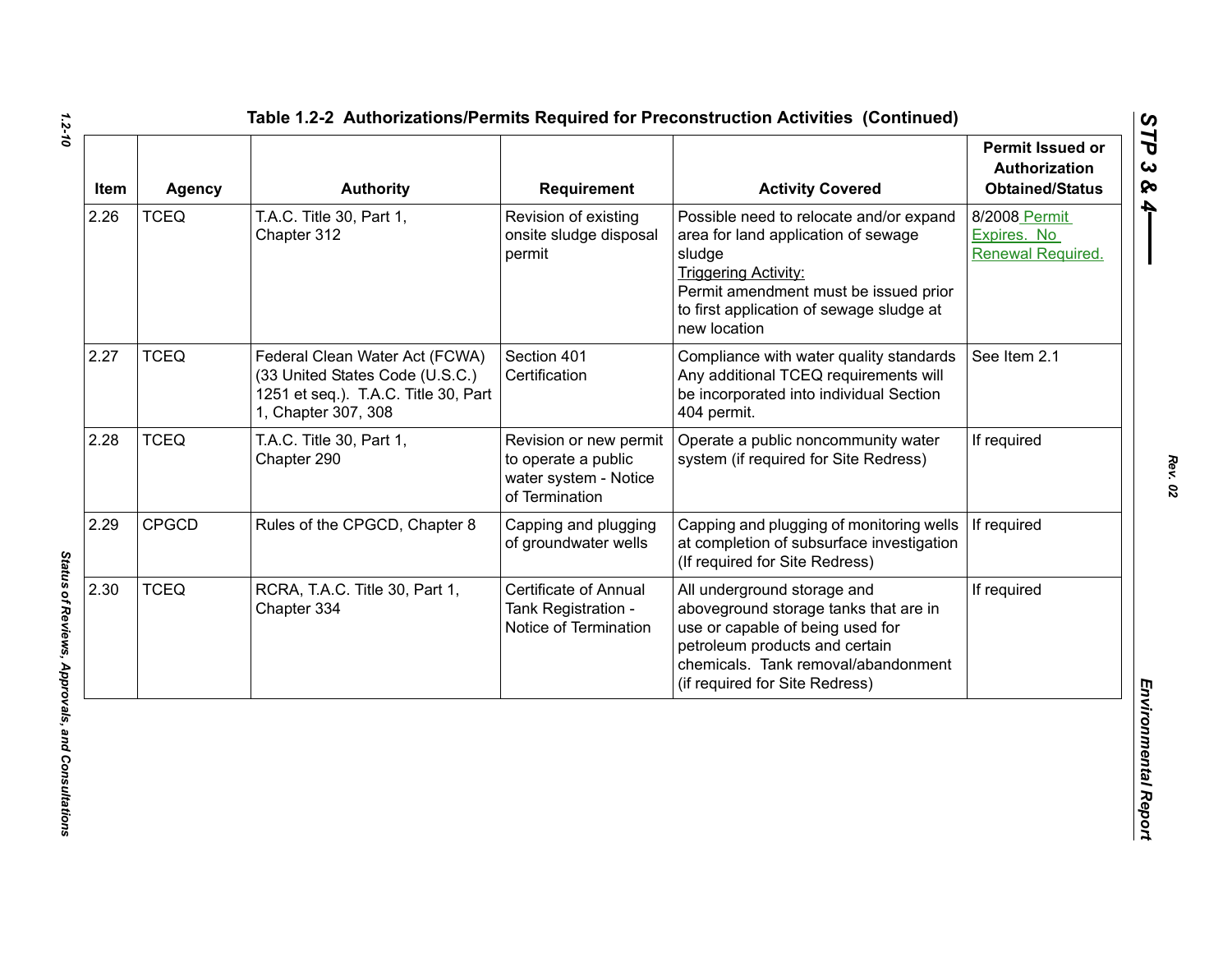| Item | <b>Agency</b> | <b>Authority</b>                                                                                                  | <b>Requirement</b>                                                                           | <b>Activity Covered</b>                                                                                                   | <b>Permit Issued or</b><br><b>Authorization</b><br><b>Obtained/Status</b> |
|------|---------------|-------------------------------------------------------------------------------------------------------------------|----------------------------------------------------------------------------------------------|---------------------------------------------------------------------------------------------------------------------------|---------------------------------------------------------------------------|
| 3.1  | <b>NRC</b>    | 10 CFR 52, Subpart C or 10 CFR<br>50.10(d)                                                                        | COL or LWA                                                                                   | Safety-related and important to safety<br>construction for a nuclear power facility                                       | 01/2010 (LWA) (If<br>required)<br>01/2011 (COL)                           |
| 3.2  | <b>NRC</b>    | Atomic Energy Act (AEA), 10 CFR   EIS<br>51, 10 CFR 52.17                                                         |                                                                                              | Environmental effects of construction and<br>operation of a reactor                                                       | Purpose of this<br>submittal                                              |
| 3.3  | <b>USFWS</b>  | Migratory Bird Treaty Act, 50<br><b>CFR 21</b>                                                                    | Compliance with<br>requirements of Act                                                       | Adverse impacts on protected species<br>and/or their nests. To be performed<br>concurrently with Item 1.1.                | See Item 1.1                                                              |
| 3.4  | <b>TPWD</b>   | Resource Protection (T.A.C. Title<br>31, Part 2, Chapter 69) Wildlife<br>(T.A.C. Title 31, Part 2,<br>Chapter 65) | Consultation regarding<br>potential to adversely<br>impact state listed<br>protected species | Adverse impacts on state listed protected<br>species and/or their habitat. To be<br>performed concurrently with Item 1.1. | See Item 1.1                                                              |
|      |               | [1] Assumes STPNOC obtained the authorizations/permits identified in Table 1.2-2.                                 |                                                                                              |                                                                                                                           |                                                                           |
|      |               |                                                                                                                   |                                                                                              |                                                                                                                           |                                                                           |
|      |               |                                                                                                                   |                                                                                              |                                                                                                                           |                                                                           |
|      |               |                                                                                                                   |                                                                                              |                                                                                                                           |                                                                           |
|      |               |                                                                                                                   |                                                                                              |                                                                                                                           |                                                                           |
|      |               |                                                                                                                   |                                                                                              |                                                                                                                           |                                                                           |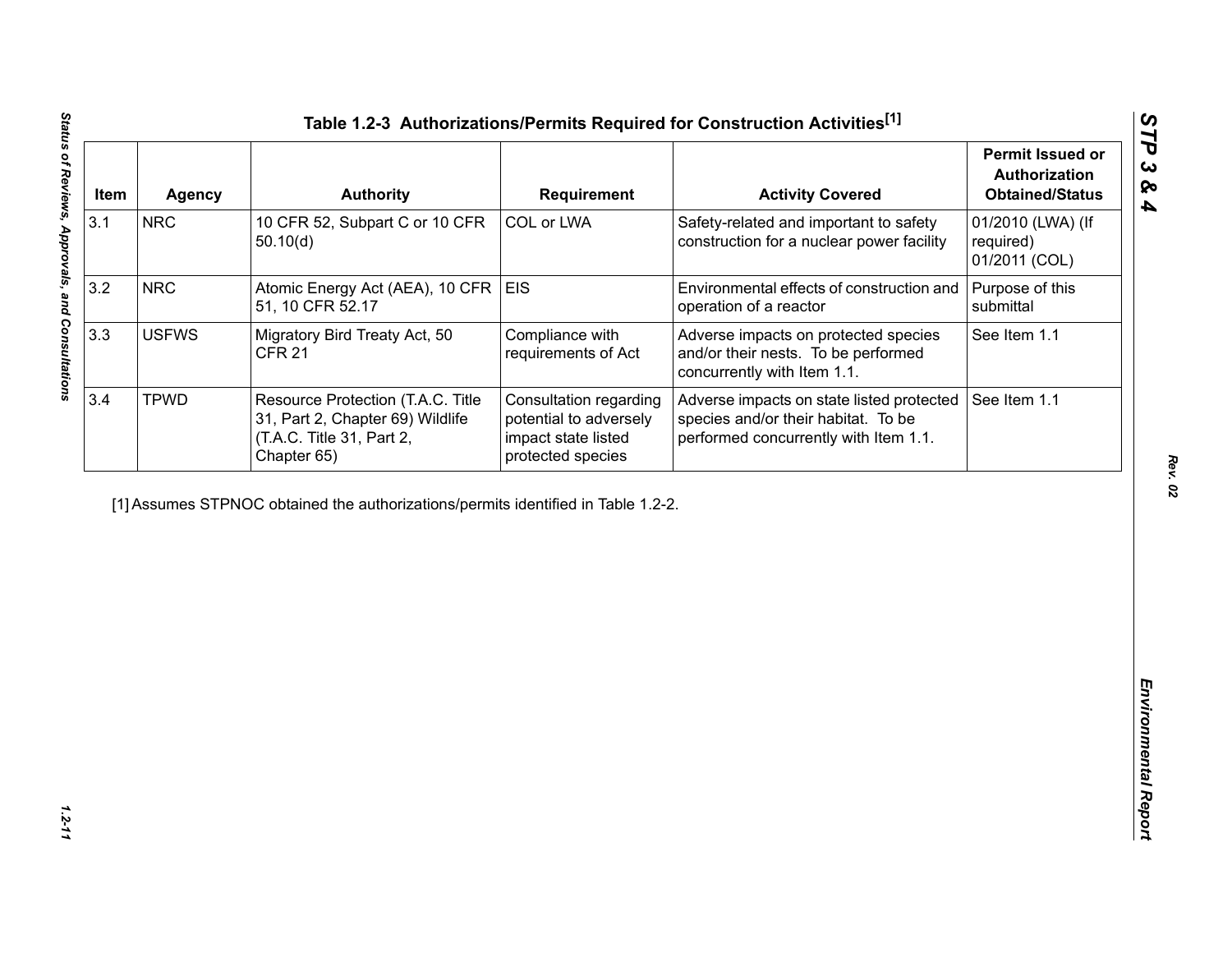| Item   | <b>Agency</b> | <b>Authority</b>                                                 | <b>Requirement</b>                                         | <b>Activity Covered</b>                                                                                                                                                                                                                                                                         | <b>Permit Issued or</b><br>Authorization<br><b>Obtained/Status</b> |
|--------|---------------|------------------------------------------------------------------|------------------------------------------------------------|-------------------------------------------------------------------------------------------------------------------------------------------------------------------------------------------------------------------------------------------------------------------------------------------------|--------------------------------------------------------------------|
| 4.1    | <b>TCEQ</b>   | FCWA, T.A.C. Title 30, Part 1,<br>Chapter 307, 308, 309, and 317 | Revision of existing<br><b>TPDES Permit</b>                | Regulates limits of pollutants in liquid<br>discharge to surface water<br>TPDES Permit No. 01908. Expiration<br>date: 12/1/09.                                                                                                                                                                  | As required or as<br>discharge<br>information becomes<br>available |
| 4.2    | <b>TCEQ</b>   | Revision of existing Title V<br><b>Operating Permit</b>          | Operation of air<br>emission sources                       | Update existing permit as necessary<br>(Permit No.: 0801 Expiration Date:<br>1/25/2011                                                                                                                                                                                                          | As required or as<br>discharge<br>information becomes<br>available |
| 4.3    | <b>CPGCD</b>  | Rules of the CPGCD, Chapter 3,<br>Subchapter A, B                | <b>Groundwater Well</b><br>Permit                          | New groundwater well operation and<br>increase in permitted amount                                                                                                                                                                                                                              | 02/2011                                                            |
| 4.4    | <b>TCEQ</b>   | T.A.C. Title 30, Part 1,<br>Chapter 295, 297                     | <b>Water Rights</b>                                        | Use of additional makeup water from<br>Colorado River (Covered under existing<br>water rights)                                                                                                                                                                                                  | See 2.21                                                           |
| 4.5    | <b>TGEQ</b>   | T.A.C. Title 30, Part 1, Chapter 312                             | Revision of existing on<br>site sludge disposal-<br>permit | Possible need to relocate and/or expand-<br>area for land application of sewage-<br>sludge<br><b>Triggering Activity:</b><br>Permit amendment must be issued prior-<br>to first application of sewage sludge at-<br>new location<br>(Permit No.: 04523<br><b>Expiration Date:</b><br>8/29/2008) | 08/2008                                                            |
| 4.64.5 | <b>TCEQ</b>   | T.A.C. Title 30, Part 1, Chapter<br>335                          | Revision/new permit for<br>Industrial/Hazardous<br>Waste   | Industrial/Hazardous waste generation,<br>storage, and disposal activities                                                                                                                                                                                                                      | Not Applicable                                                     |
| 4.74.6 | <b>TCEQ</b>   | T.A.C. Title 30, Part 1, Chapter<br>327                          | Spill Prevention and<br>Control                            | Procedures for reporting spills of<br>hazardous materials on site<br>(Covered in the STPEGS Integrated Spill<br>Contingency Plan)                                                                                                                                                               | Not applicable                                                     |

*1.2-12*

*STP 3 & 4*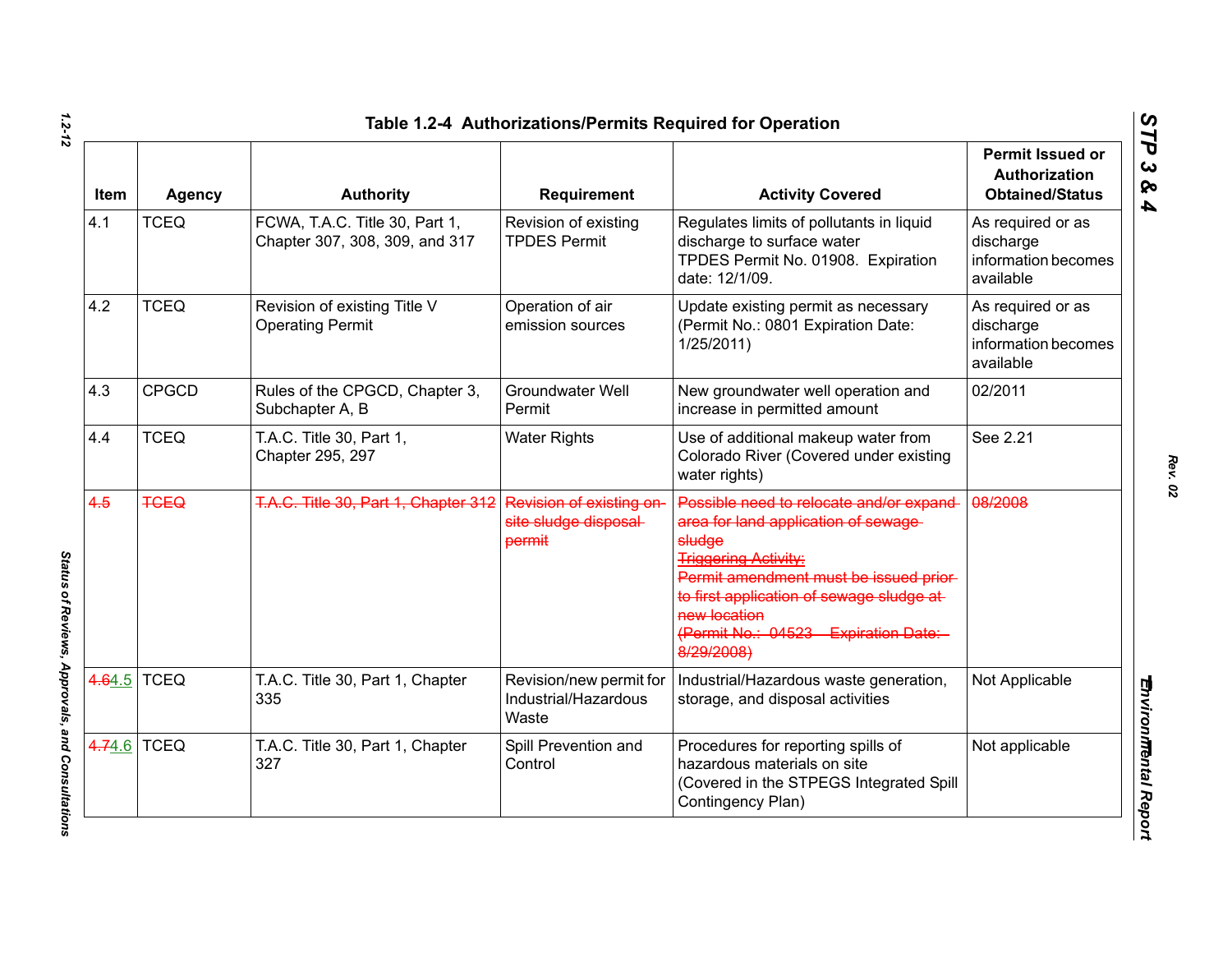|        |                                                                                                                              |                                                                                     |                                                                                                                 | Table 1.2-4 Authorizations/Permits Required for Operation (Continued)                                                                                                                                                                                                                 |                                                                    |
|--------|------------------------------------------------------------------------------------------------------------------------------|-------------------------------------------------------------------------------------|-----------------------------------------------------------------------------------------------------------------|---------------------------------------------------------------------------------------------------------------------------------------------------------------------------------------------------------------------------------------------------------------------------------------|--------------------------------------------------------------------|
| Item   | <b>Agency</b>                                                                                                                | <b>Authority</b>                                                                    | Requirement                                                                                                     | <b>Activity Covered</b>                                                                                                                                                                                                                                                               | <b>Permit Issued or</b><br>Authorization<br><b>Obtained/Status</b> |
| 4.84.7 | <b>TCEQ</b>                                                                                                                  | T.A.C. Title 30, Part 1, Chapter<br>328                                             | <b>Waste Minimization</b><br>and Recycling                                                                      | Program for waste reduction<br>(Covered in the STPEGS Source<br>Reduction and Waste minimization<br>Program)                                                                                                                                                                          | Not applicable                                                     |
| 4.94.8 | State of<br><b>Tennessee</b><br>Department of<br>Environment<br>and<br>Conservation<br>Division of<br>Radiological<br>Health | Tennessee Department of<br><b>Environment and Conservation</b><br>Rule 1200-2-10.32 | Revision of existing<br><b>Tennessee Radioactive</b><br><b>Waste License-for-</b><br>Delivery                   | Transportation of radioactive waste into<br>the state of Tennessee                                                                                                                                                                                                                    | If required                                                        |
| 4.409  | State of Utah<br>Department of<br>Environmental<br>Quality<br>Division of<br>Radiation<br>Control                            | R313-26 of the Utah Radiation<br><b>Control Rules</b>                               | Revision of existing<br><b>General Site Access</b><br>Permit                                                    | Transportation of radioactive materials<br>into the State of Utah                                                                                                                                                                                                                     | If required                                                        |
| 4.140  | <b>TCEQ</b>                                                                                                                  | Multi-sector storm water Permit                                                     | Revision of Storm<br><b>Water Pollution</b><br><b>Prevention Plan</b>                                           | Addition of area meeting definition of<br>industrial activity<br>(Covered under current program)                                                                                                                                                                                      | Not Applicable                                                     |
| 4.121  | <b>NRC</b>                                                                                                                   | 10 CFR 51                                                                           | Environmental<br><b>Protection Regulations</b><br>for Domestic Licensing<br>and Related Regulatory<br>Functions | This part contains environmental<br>protection regulations applicable to<br>NRC's domestic licensing and related<br>regulatory functions. Subject to certain<br>limitations described in this part, these<br>regulations implement Section 102(2) of<br>the NEPA of 1969, as amended. | If required                                                        |

 $1.2 - 13$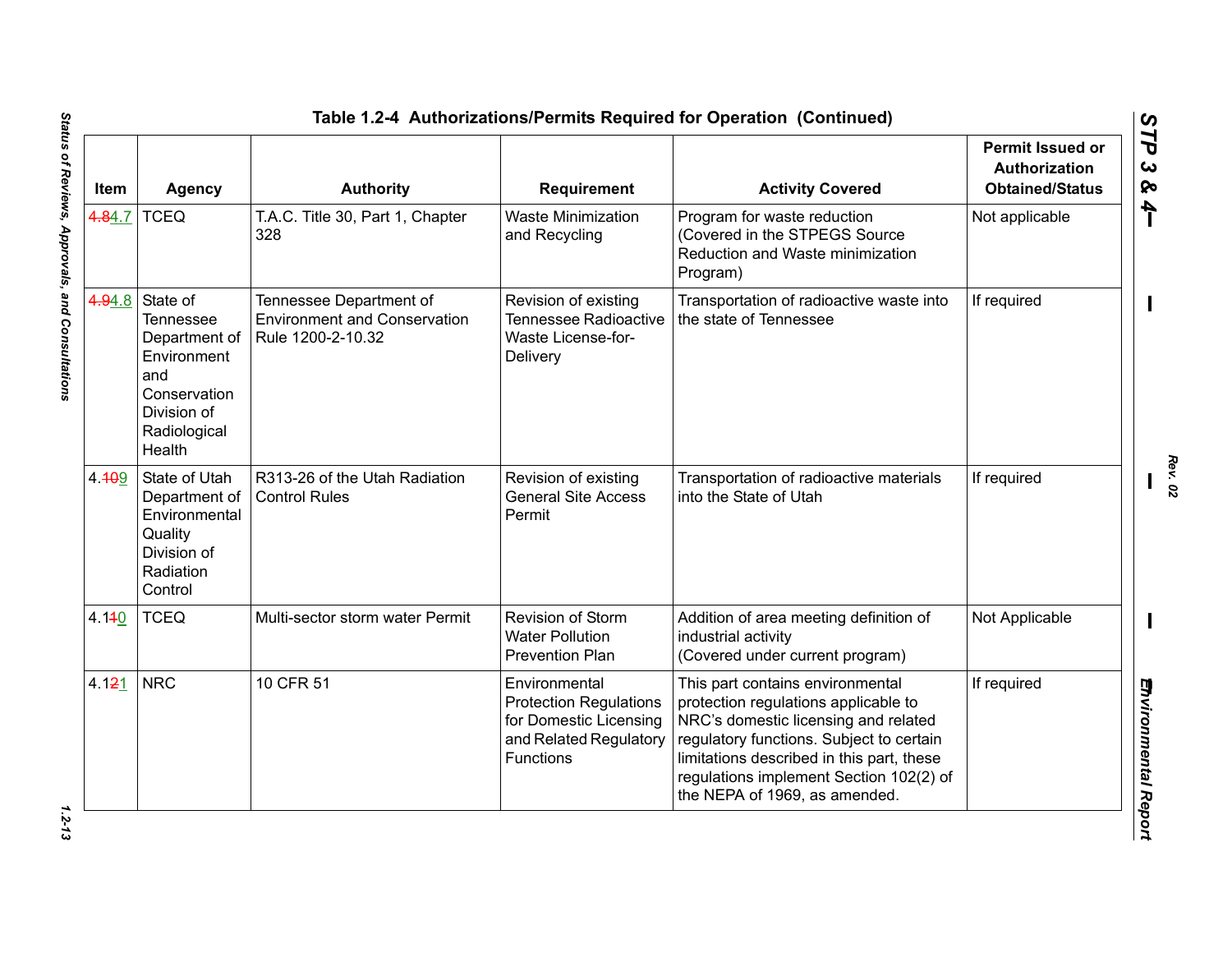| Item  | <b>Agency</b> | <b>Authority</b> | Requirement                                                             | <b>Activity Covered</b>                                                                                                                                                                                                                                                                                                                                                                                                                                                             | <b>Permit Issued or</b><br>Authorization<br><b>Obtained/Status</b> |
|-------|---------------|------------------|-------------------------------------------------------------------------|-------------------------------------------------------------------------------------------------------------------------------------------------------------------------------------------------------------------------------------------------------------------------------------------------------------------------------------------------------------------------------------------------------------------------------------------------------------------------------------|--------------------------------------------------------------------|
| 4.132 | <b>NRC</b>    | 10 CFR 61        | Licensing<br>Requirements for Land<br>Disposal of Radioactive<br>Wastes | The regulations in this Part establish<br>procedures, criteria, and terms and<br>conditions for the licensing of land<br>disposal facilities intended to contain<br>byproduct source, and SNM.                                                                                                                                                                                                                                                                                      | If required                                                        |
| 4.143 | <b>NRC</b>    | 10 CFR 71        | Packaging and<br>Transportation of<br>Radioactive Material              | The regulations in this part provide<br>requirements, procedures, and standards<br>for packaging, preparation for shipment,<br>and transportation of licensed material. It<br>provides the requirements for an<br>application for NRC approval of a<br>transportation package and the<br>standards for packages, including lifting<br>and tie down standards, radiation<br>standards, and requirements for fissile<br>material, irradiated nuclear fuel, and<br>plutonium packages. | If required                                                        |
|       |               |                  |                                                                         |                                                                                                                                                                                                                                                                                                                                                                                                                                                                                     |                                                                    |
|       |               |                  |                                                                         |                                                                                                                                                                                                                                                                                                                                                                                                                                                                                     |                                                                    |

*1.2-14*